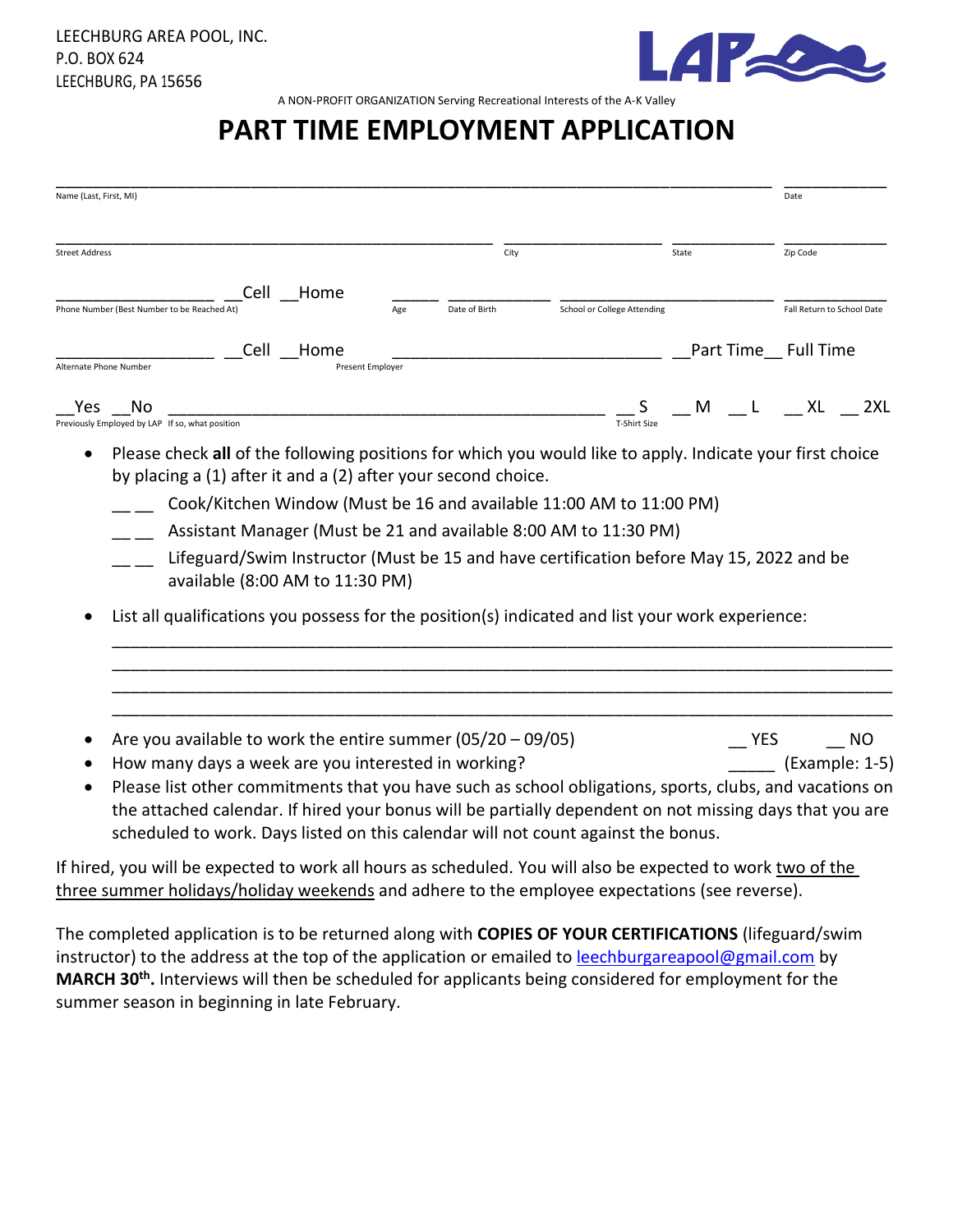

A NON-PROFIT ORGANIZATION Serving Recreational Interests of the A-K Valley

#### **LAP Employee Expectations**

- Employees must work & arrive promptly for all scheduled shifts.
- Must be available holidays & weekends. You must work 2 out of the 3 summer holidays
- No more than 3 (days) requests a month for time off will be considered (except 1 family vacation of 7 days which you noted on the attached calendar)
- Band, cheer, football, or other sports/camps must be noted on the attached calendar
- Requests will be considered on a first come basis with a limit of 3 people per position being granted time off. (pre-scheduled family vacations will take precedence)
- No more than 2 call offs/absences a month. In order to call off, an employee must CALL, not text the manager a minimum of 2 hours before scheduled shift. Doctor's excuses will be required for call offs that exceed this number. If calling off because of Covid-19, a negative test result will be needed to return.
- Shifts may only be swapped with another employee no more than 3 times a month. Changes are at the manager's discretion and must be approved.
- Employees will be on call 1-2 times a week. If you are on call, you MUST be available to work 10 AM to 11 PM. If you do not report to work when called in, it is considered an unexcused absence.
- Employees are responsible for following and adhering to their job responsibilities and duties.
- We will do our best to work around your school activity, sport, and family schedules. However, you may be scheduled to work on a day you requested off because of various reasons. You are expected to report to work, or it will be considered an absence.
- Employees may earn a bonus based on job performance and attendance at The Pool Board's discretion.

I have read and understand the Employee Expectations as outlined above.

\_\_\_\_\_\_\_\_\_\_\_\_\_\_\_\_\_\_\_\_\_\_\_\_\_\_\_\_\_\_\_\_\_\_\_\_\_\_\_\_\_\_\_\_\_\_\_\_\_\_\_\_\_\_\_\_\_\_\_\_\_\_\_\_\_\_\_\_\_\_\_\_\_\_\_\_\_ \_\_\_\_\_\_\_\_\_\_\_ signature the contract of the contract of the contract of the contract of the contract of the contract of the contract of the contract of the contract of the contract of the contract of the contract of the contract of the